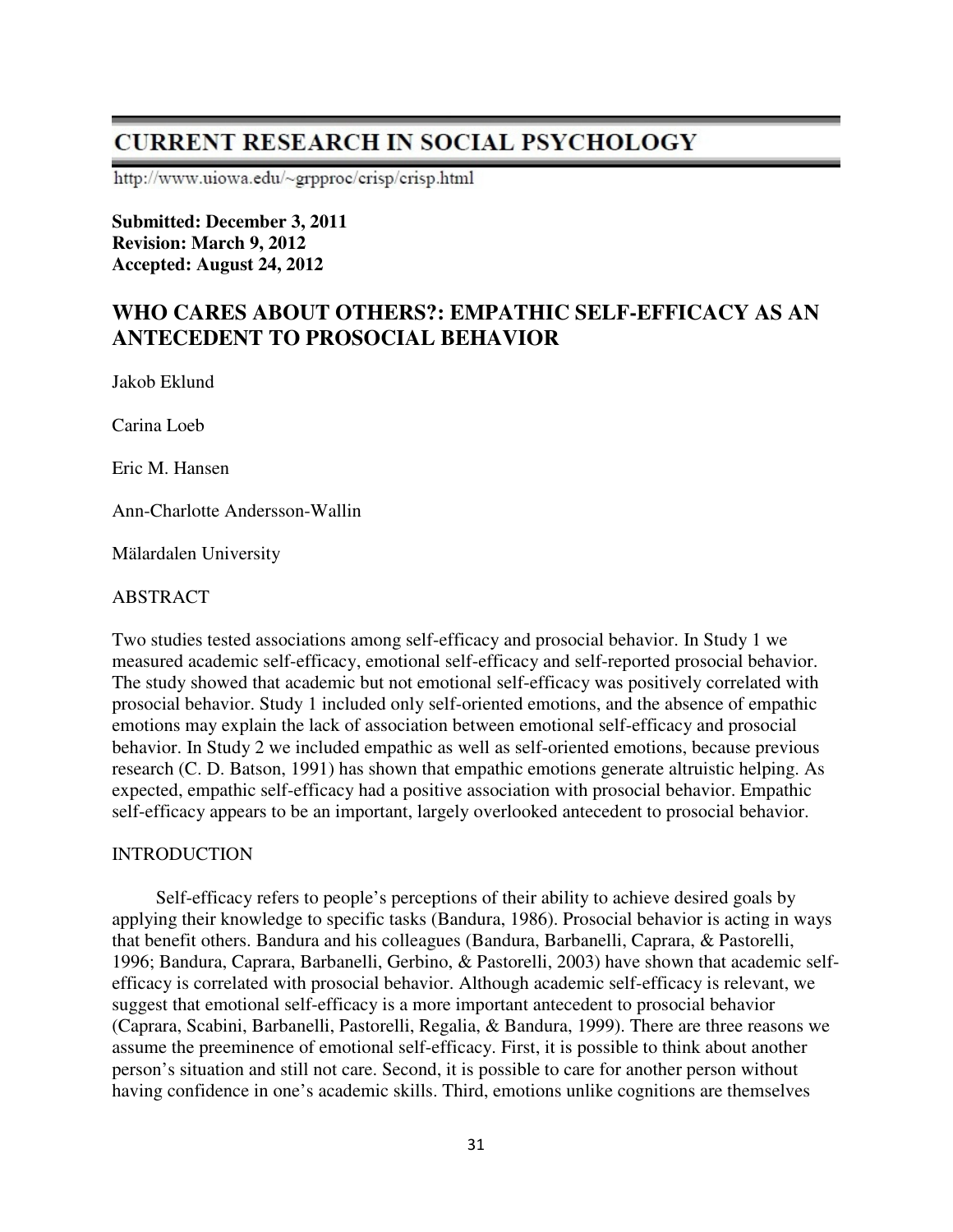states of motivational arousal (Brehm, 1999). Brehm argued that "whatever the character of the feeling, whether fear or anger or empathy, it urges one to respond in a particular way..." (p. 2). In line with this thinking, empirical research (Frijda et. al. 1989) has found that feelings in general provide people with the energy to act.

# ACADEMIC AND EMOTIONAL SELF-EFFICACY

According to Bandura (1997), efficacy beliefs are best understood as domain-specific. Bandura also views confidence as essentially task-dependent, in contrast to others (e.g., Petrides, 2010) who espouse the view that certain personality traits predispose those who possess them to be generally confident. Further, high perceived self-efficacy in cognitive development and functioning leads to academic motivation and performance, as well as an interest in academic ways of thinking (Bandura, 1993, 1997). Academic self-efficacy can be explained as the perceived efficacy for self-regulated learning and mastery of various academic matters. Bandura et al. (1996) found that children who had a high sense of academic self-efficacy behaved more prosocially and were more popular than children with a low sense of academic self-efficacy.

Emotional self-efficacy is a person's belief in his or her ability to understand and use emotional information (Bandura, 1997). Furnham and Petrides (2003) argued that people with strong emotional self-efficacy are in touch with their feelings to a greater extent than are others (see also Petrides, Fredrickson, & Furnham, 2003). Further, they have more control over their feelings and are more successful in social contexts (Furnham & Petrides). According to Bandura et al. (2003), high emotional self-efficacy is accompanied by a high sense of efficacy to manage one's academic development. A strong belief in one's own capability to adequately respond to others' feelings and needs, as well as to cope with interpersonal relationships, is critical for promoting successful adaption and well-being (Di Giunta et al., 2010). High emotional selfefficacy makes it easier to engage oneself with empathy in others' emotional experiences and resist social pressure to engage in antisocial activities (Bandura et al., 2003).

## PROSOCIAL BEHAVIOR

According to Hastings, Rubin and DeRose (2005), prosocial behavior is sympathetic, helpful and considerate behavior toward other people with the intention of actively establishing and maintaining positive relationships among members of a social group. Batson and colleagues (for a review, see Batson, 1991) have repeatedly shown that the motivation behind prosocial behavior can be egoistic or altruistic. Altruistic motivation has another person's welfare as its ultimate goal. For example, Batson, Duncan, Ackerman, Buckley and Birch (1981) showed that people who felt a high degree of empathy were more willing to help a needy person irrespective of whether it was easy or difficult to escape helping. Bandura et al. (2003) found gender differences in which females were shown to be more prosocially involved in relationships as expressed in being helpful and cooperative as well as sharing and consoling.

## LINKS BETWEEN SELF-EFFICACY DOMAINS AND PROSOCIAL BEHAVIOR

Alessandri, Caprara, Eisenberg and Steca (2009) stated that certain people are more inclined than others to enact behaviors that benefit others. For example people are not likely to devote energy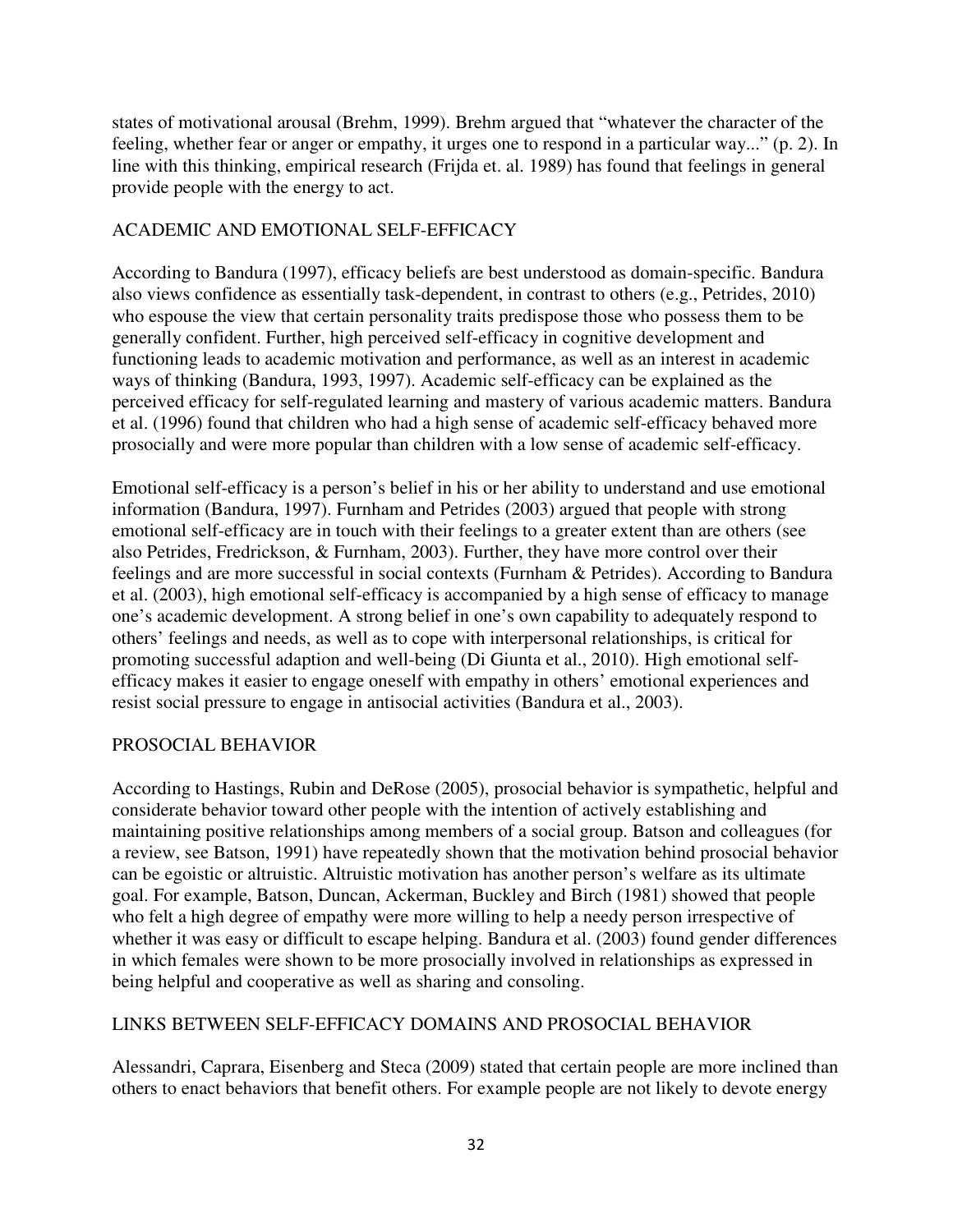toward prosocial behavior which may involve both sacrifices and costs, unless they believe they are able to both master the emotions associated with the recognition of others' needs and establish suitable relationships and actions favorable to meet those needs (Caprara, Alessandro, di Giunta, Panerai, & Eisenberg, 2010). In line with this reasoning, individual differences in selfefficacy beliefs in expressing positive emotions, managing negative emotions (emotional selfefficacy), and interpersonal self-efficacy beliefs (i. e. social self-efficacy beliefs and empathic self-efficacy beliefs) have been found to account for significant portions of the variability in psychosocial functions, including prosociality (Caprara et al., 2010; Caprara, & Steca, 2007; Caprara, Alessandro, & Eisenberg, 2011). Among behaviorally oriented self-efficacy beliefs, the perceived capability to sense another person's feelings and to respond empathetically to others' distress and misfortune (empathic self-efficacy) has shown the highest correlation with prosociality (Alessandri et al., 2009; Caprara & Steca, 2005, 2007; Caprara, Alessandri, & Eisenberg, 2011) and is clearly critical for promoting successful adaption and well-being (Di Giunta et al., 2010). If individuals feel capable of handling empathic feelings, they are unlikely to become overpowered by them and experience self-focused personal distress rather than sympathetic concern (Batson, 1991).

High perceived self-efficacy in cognitive development and functioning leads to academic motivation and performance, as well as an interest in academic ways of thinking (Bandura, 1993, 1997). Several studies have shown that early prosocial tendencies in children seem to be associated with children's accomplishments in the academic domain (Bandura, Barbaraneli, Caprara, & Pastorelli, 1996; Caprara, Barbaranelli, Pastorelli, Bandura, & Zimbardo, 2000: Miles & Stipek, 2006: Newman, 1991, Wentzel, McNamara-Barry, & Caldwell, 2004). Caprara, et al. (2000) found that early prosocial behavior strongly predicted subsequent level of academic achievement and Bandura et al. (1996) showed that efficacy beliefs contributed to children's academic achievements in diverse paths of influences. Children who believed in their efficacy to regulate their own learning and academic attainments (high academic self-efficacy), behaved more prosocially and were more popular than children with low academic self-efficacy. It is possible that children who show their peers consideration and gain their acceptance perceive that a favorable school environment promotes learning more than those who behave in socially alienating ways and are repeatedly rejected by their peers. A high academic self-efficacy may foster prosocial behavior which can build peer acceptance (Bandura et al.).

Bandura et al. (2003) found that perceived self-efficacy for affect regulation (emotional selfefficacy) fundamentally mediated prosocial behavior by having an impact on both perceived academic self-efficacy and empathic self-efficacy. A strong sense of efficacy to manage one´s positive and negative emotional life contributed to perceived self-efficacy to take charge in one's academic activities and to engage oneself with empathy in others' emotional experiences. Perceived self-efficacy for affect regulation essentially operated mediationally through the later behavioral forms of self-efficacy rather than directly on prosocial behavior (Bandura et al., 2003).

#### THE PRESENT RESEARCH

Although Bandura (1993, 1997) noted that both academic and emotional self-efficacy are important sources of prosocial behavior, we believe the importance of the role emotional self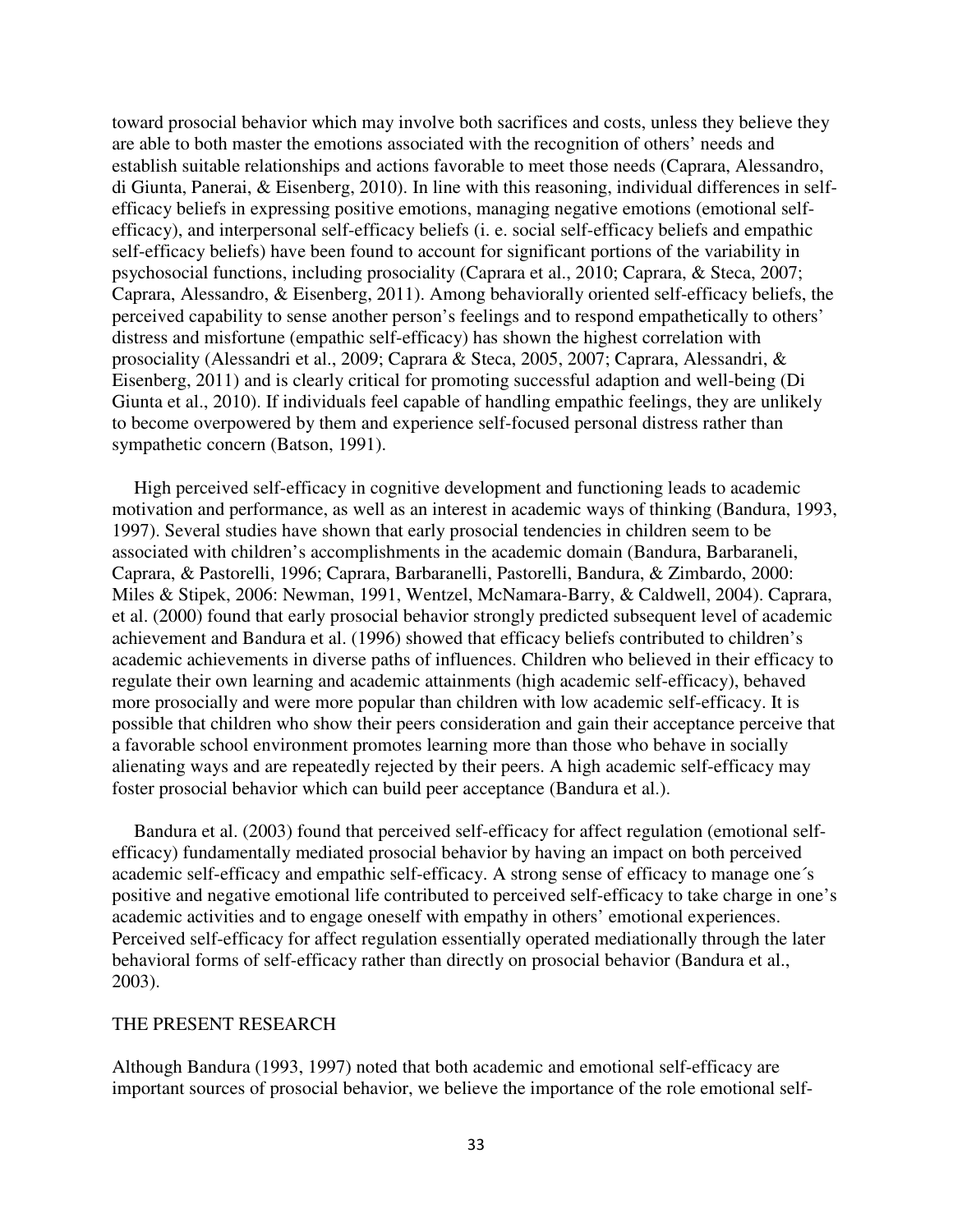efficacy plays in prosocial behavior has been understated in psychology. A substantial body of empirical research (e.g., Frijda, Kuipers & ter Schure, 1989) has shown that emotions provide people with energy and motivation for action and behavior.

Along this line of thought regarding the nature of emotions, we find it reasonable that an individual's strong emotional self-efficacy evokes a high degree of prosocial behavior. In the present research, we expected high school students' prosocial behavior to correlate more strongly with emotional self-efficacy than with academic self-efficacy. We conducted two studies in which participants reported their reactions to another (fictive) student's need.

#### STUDY 1

The purpose of Study 1 was to investigate the role of high school students' academic and emotional self-efficacy in their self-reported prosocial behavior. We expected a positive association between academic self-efficacy and prosocial behavior. Further, we predicted an even stronger relationship between emotional self-efficacy and prosocial behavior.

#### Method

The participants in Study 1 were 121 high school (upper secondary school) students (82 boys and 39 girls) aged 15-19 years ( $M = 16.1$ ), in a Swedish town. Among the participants, 84.3% were non-immigrants and 15.7% immigrants. They were guaranteed anonymity and volunteered to participate without compensation. Over and above the 121 students who participated, there were 23 other students in the classes who did not participate for various reasons (16 were absent due to illness, 3 arrived late, 2 declined to participate and 2 filled in the questionnaires incorrectly).

The questionnaire began with descriptions of three fictive situations, each followed by a question intended to measure self-reported prosocial behavior. Next followed 24 statements measuring academic and emotional self-efficacy, and additional questions about prosocial behavior. The academic and emotional self-efficacy items were translated from Muris' (2001) Self-efficacy Questionnaire for Children (SEQ-C) and modified into statements with the response alternatives  $1 =$  not at all to  $6 =$  completely. Each of these subscales contained 8 items. Examples of the academic self-efficacy items were "I do okay in all school subjects" and "I can prepare for an exam" (Cronbach's Alpha = .80). Examples of the emotional self-efficacy items were "I can handle my feelings" and "I never worry about things". Cronbach's Alpha for the initial analysis for emotional self-efficacy was .54, and after the exclusion of two items ("I have difficulty forgetting unpleasant things that have happened" and "I worry about things that might happen") .71. In order to measure prosocial behavior in children, we translated eight items from Romano, Tremblay, Boulerice and Swisher (2005) into Swedish and modified them to suit the present research. Examples of these items were "I offer to help other students who are having difficulty with a task" and I help other students who feel bad or are sick". To those eight items, we added three prosocial behavior questions about the three fictive situations (going home to a student to give them one's lecture notes, helping a student who dropped a tray in the lunch room, and lending one's telephone to another student despite risking missing a bus). The prosocial items were rated on the same 6-point scale as the academic and emotional self-efficacy items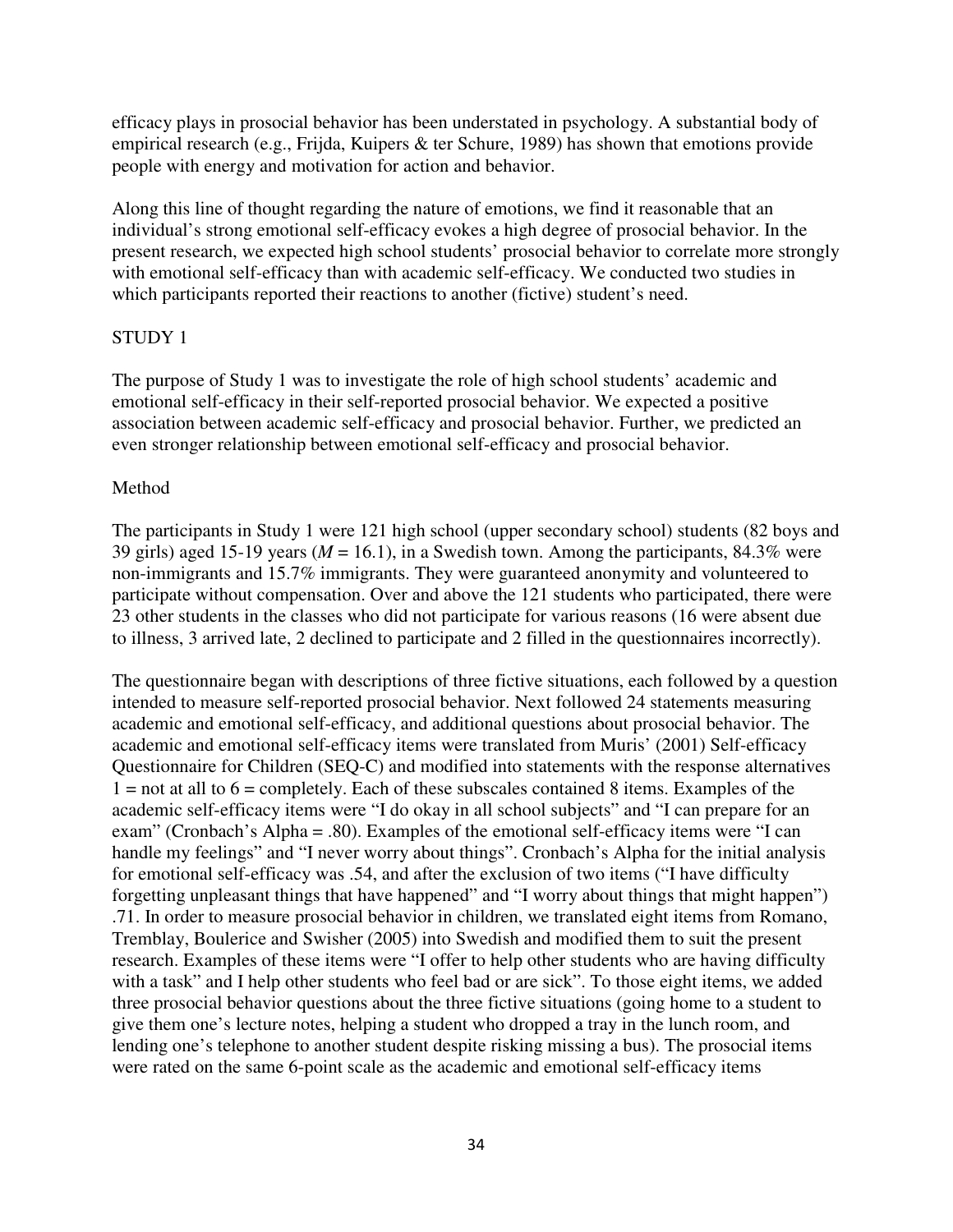(Cronbach's Alpha = .91). The students completed the questionnaire individually in the classroom.

### Results

We performed a series of Sex (male, female) x Ethnicity (immigrant, non-immigrant) betweengroups ANOVAs to assess differences in emotional self-efficacy, academic self-efficacy, and prosocial behavior. There were no significant effects for emotional self-efficacy. There was, however, a main effect for academic self-efficacy such that girls had higher academic selfefficacy than boys (see Table 1),  $F(1, 118) = 5.84$ ,  $p < .02$ . Similarly, girls also exhibited more prosocial behavior than boys (see Table 1),  $F(1, 119) = 9.33$ ,  $p < .05$ . No other effects were significant for academic self-efficacy and prosocial behavior.

#### Table 1

*Means (and standard deviations) for Emotional Self-Efficacy, Academic Self-Efficacy and Prosocial Behavior*

|             | Emotional<br>Self-Efficacy | Academic<br>Self-Efficacy | Prosocial<br><b>Behavior</b> |
|-------------|----------------------------|---------------------------|------------------------------|
| <b>Boys</b> | 3.71(0.81)                 | 4.18(0.81)                | 2.93(0.97)                   |
| Girls       | 3.38(0.85)                 | 4.75(0.73)                | 3.97(0.70)                   |
| Total       | 3.60(0.84)                 | 4.36(0.83)                | 3.27(1.01)                   |

Pearson correlation analyses revealed significant positive relationships between academic selfefficacy and both prosocial behavior,  $r(117) = .52$ ,  $p < .01$ , and emotional self-efficacy,  $r(117)$  $=$  .40,  $p < 0.01$ . There was, however, no significant correlation between emotional self-efficacy and prosocial behavior,  $r(118) = .17$ , *ns*.

A multiple regression analysis was conducted to examine the extent to which academic and emotional self-efficacy predicted prosocial behavior. Only academic self-efficacy significantly predicted prosocial behavior (Table 2).

#### Table 2

*Simultaneous multiple regression analysis predicting Prosocial Behavior from Academic Self-Efficacy and Emotional Self-Efficacy in Study 1 (N = 121)* 

| $\sim$                         | $\cdots$    |  |
|--------------------------------|-------------|--|
|                                | <b>Beta</b> |  |
| Academic Self-Efficacy         | $.524*$     |  |
| <b>Emotional Self-Efficacy</b> | $-.023$     |  |
| $R^2$                          | 252         |  |

 $*_{p}$  < .001.

## Discussion

As hypothesized, academic self-efficacy was positively correlated with prosocial behavior. This result is consistent with Bandura's (1997) view that academic ambitions and prosocial behavior are closely linked. The analysis also revealed that girls had higher academic self-efficacy than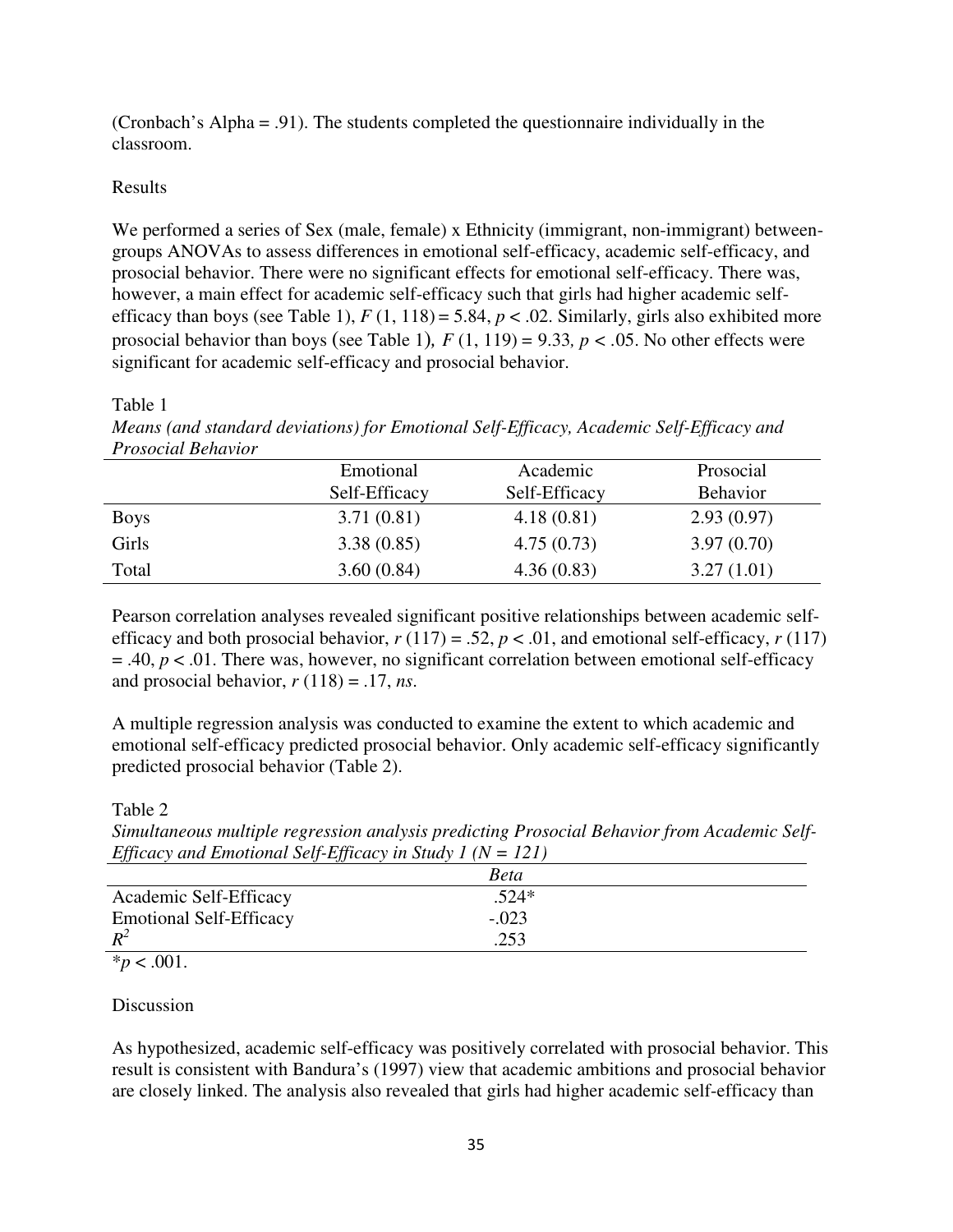boys, which is in line with previous studies showing that girls perform better than boys in academic contexts (for a review, see Pajares, 2002). However, our hypothesis that emotional self-efficacy would have the strongest association with prosocial behavior did not receive support.

Although the hypothesis was not supported, we maintained the notion that prosocial behavior is caused to a great extent by emotional factors. The results inspired us to seek additional explanations and rethink our instrument for measuring emotional self-efficacy.

We found a potential explanation for the results of Study 1 in the empathy field. In a series of experiments, Batson (see Batson, 1991) showed that empathy is a source of altruistic behavior. Batson, Early and Salvarani (1997) identified two possible distinct emotional reactions for a person who encounters someone in need: self-oriented (personal distress) emotions and otheroriented (empathic) emotions. Batson's personal distress scale (Batson, et al., 1997) includes emotions such as worried and upset. Batson's empathy scale (Batson, et al., 1997) includes emotions such as sympathy and compassion.

The items used to measure emotional self-efficacy in Study 1 all reflected beliefs in emotions that, according to Batson's distinction, were self-oriented. The other-oriented emotions in Batson's scale were missing. Therefore, we conducted an additional study in which emotional self-efficacy was complemented with statements measuring empathic emotions.

#### STUDY 2

In accordance with Bandura (e.g., Bandura, 1993; Bandura et al., 2003), Di Giunta et al. (2010) and Kirk, Schutte and Hine (2008) we use the term "empathic self-efficacy" to refer to otheroriented emotional self-efficacy. There is, however, an important distinction between their conceptualization of empathic self-efficacy and ours. Bandura, Di Giunta et al. and Kirk et al. defined and measured empathic self-efficacy in terms of feeling others' feelings. For example, if the target is sad or afraid, then the empathizer feels the target's sadness or fear. This form of empathy has not been shown to generate altruistic motivation. In contrast, Batson has provided experimental evidence that empathy defined as a special feeling of compassion generates altruistic motivation (see Batson, 1991 for a review, but also Cialdini, Brown, Lewis, Luce, & Neuberg, 1997 for an alternative view). According to Batson, the empathizer does not experience the same feeling as the target, but rather a feeling of compassion. We chose to base our empathic self-efficacy scale on Batson's *specific empathy feelings*, because these reflect the form of empathy that is most relevant for altruistic helping.

Study 2 was based on Study 1, and also on the idea from the empathy literature that there are two types of emotions: egocentric and empathic (Batson, et al., 1997). The aim of the second study was to examine the relationship between emotional self-efficacy and prosocial behavior, including *both* self-oriented and other-oriented emotions. We hypothesized (1) a positive association between emotional self-efficacy and prosocial behavior and (2) that empathic selfefficacy correlates more strongly with prosocial behavior than do self-oriented emotional selfefficacy.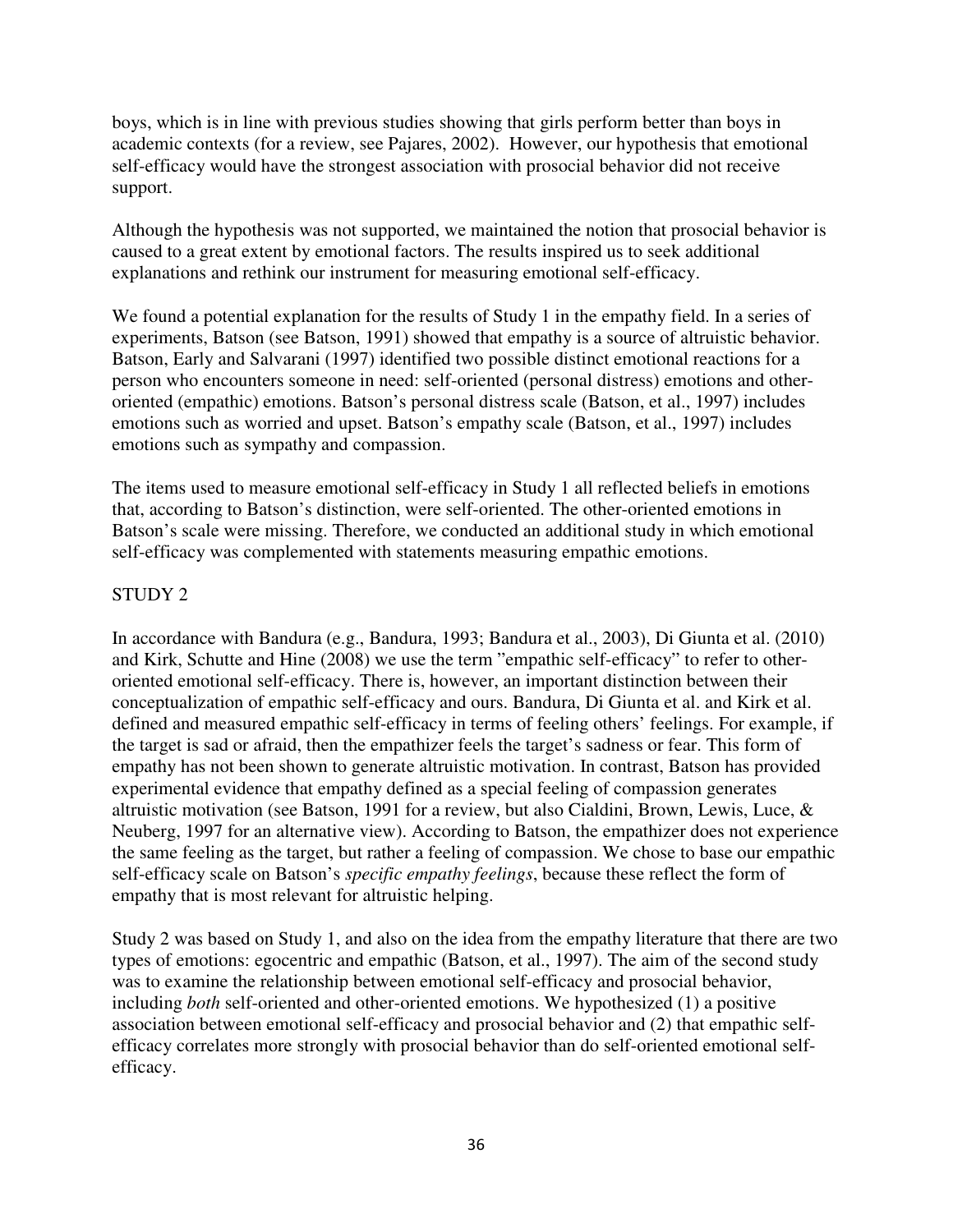### Method

Participants were 48 high school students (15 boys and 33 girls) aged 16-19 years (*M* = 16.8). Among the participants, 89.4% were non-immigrants and 10.6% immigrants. The students were recruited from the same high school as in Study 1, but from three different classes. There were a total of 56 students, but 8 did not participate due to illness.

The questionnaire and procedure were the same as those in Study 1, with two changes. First, the items measuring academic self-efficacy were excluded. Second, based on the empathy adjectives *sympathy*, *tender*, *moved*, *softhearted*, *warm* and *compassionate* on Batson's (Batson, et al., 1997) empathy scale, we added six items to the emotional self-efficacy scale. Thus, altogether the new emotional self-efficacy scale included 14 items, of which eight were self-oriented and six other-oriented. Cronbach's Alpha for all 14 items was .79, for self-oriented items .71, and for other-oriented .86.

#### Results

Using a two-way ANOVA we found no significant effects of sex or ethnicity on emotional selfefficacy. Another two-way ANOVA revealed a significant main effect of ethnicity on prosocial behavior,  $F(1, 47) = 6.47$ ,  $p < .02$ . Immigrants reported higher levels of prosocial behavior (*M* = 4.69, *SD =* 1.06) than did non-immigrants (*M* = 3.52, *SD=* 1.06). There was no main effect of sex and no interaction effect for prosocial behavior.

In line with the first hypothesis, emotional self-efficacy had a significant positive correlation with prosocial behavior (Table 3). Further, in line with the second hypothesis, the correlation between empathic self-efficacy and prosocial behavior was stronger than that between selforiented emotional self-efficacy and prosocial behavior,  $t(45) = 2.64$ ,  $p < .01$ .

Table 3

| $\cdots$                                           |        |        |     |
|----------------------------------------------------|--------|--------|-----|
| Index                                              |        |        |     |
| 1. Prosocial Behavior                              |        |        |     |
| 2. Emotional Self-Efficacy                         | $.77*$ |        |     |
| 3. Self-Oriented<br><b>Emotional Self-Efficacy</b> | $39*$  | $74*$  |     |
| 4. Empathic Self-Efficacy                          | $77*$  | $.81*$ | .20 |
| $* - 01$                                           |        |        |     |

*Pearson correlations between Prosocial Behavior, Emotional Self-Efficacy, Self-Oriented Self-Efficacy and Empathic Self-Efficacy*

 $* p < .01$ 

A multiple regression analysis was performed to investigate the extent to which prosocial behavior can be predicted from self-oriented and empathic self-efficacy. These two variables significantly predicted prosocial behavior (Table 4).

Table 4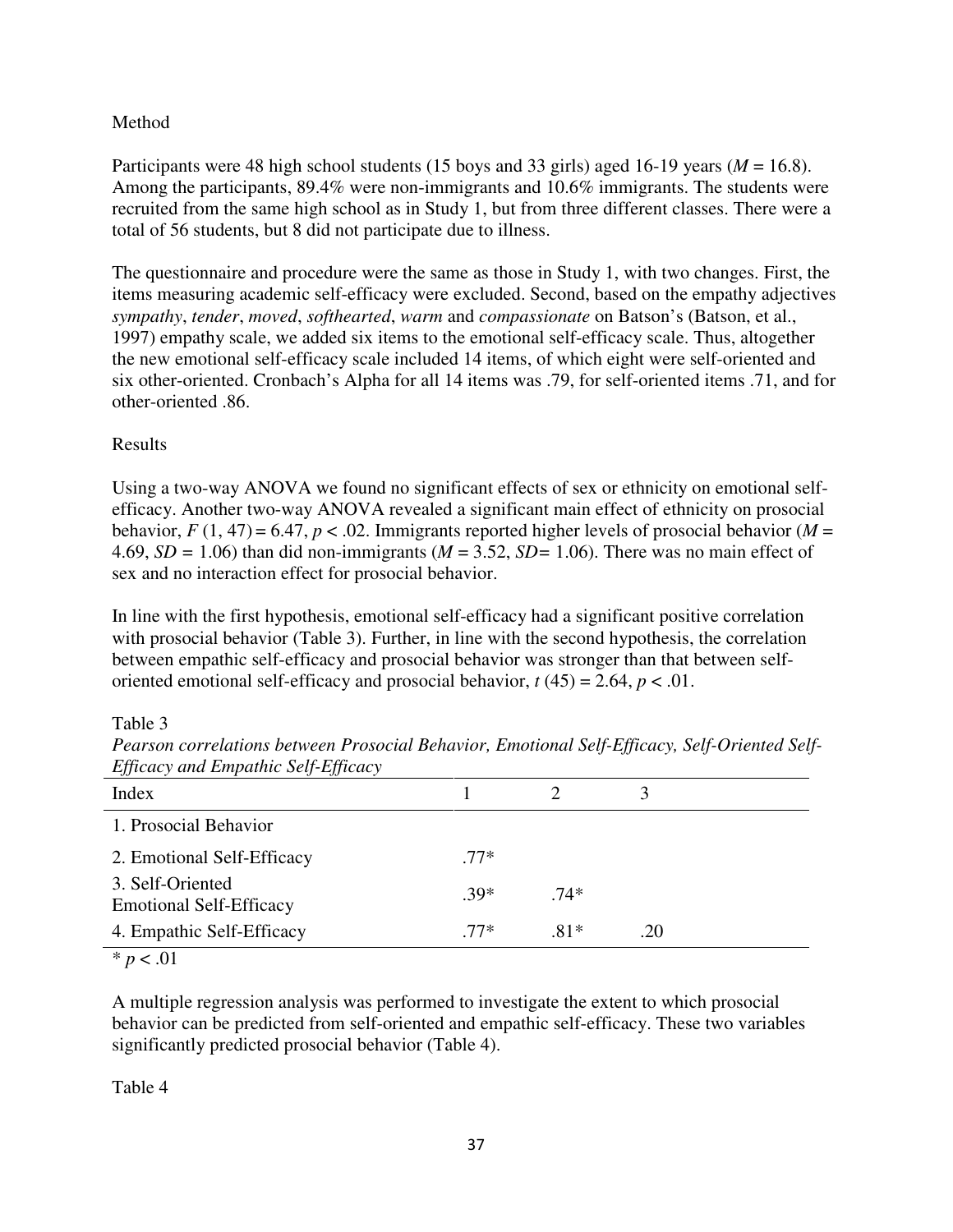*Simultaneous multiple regression analysis predicting Prosocial Behavior from Self-Oriented and Empathic Self-Efficacy in Study 2 (n = 48)* 

|                                                   | <b>B</b> eta |
|---------------------------------------------------|--------------|
| Self-Oriented Emotional Self-Efficacy             | $.247*$      |
| Other-Oriented Emotional (Empathic) Self-Efficacy | $.722**$     |
| $R^2$                                             | .654*        |
| * $p < .05$ . ** $p < .001$ .                     |              |

Discussion

The results of Study 2 provided support for the two hypotheses. First, the study showed a positive association between emotional self-efficacy and prosocial behavior. The two studies may appear to show different results regarding the relationship between emotional self-efficacy and prosocial behavior. However, the difference between the two studies is the inclusion of other-oriented emotional self-efficacy only in Study 2. Study 1 did not include the kinds of emotions that would be relevant in interaction with others.

Second, in line with Hypothesis 2, empathic self-efficacy was more strongly associated with prosocial behavior than was self-oriented emotional self-efficacy. This result is in line with Batson, et al. (1997), who showed that other-oriented rather than egocentric emotions are those that are relevant in concern for the welfare of others.

Study 2, in contrast to Study 1, revealed no sex-based differences. Also in contrast to Study 1, in Study 2 immigrants had a higher level of prosocial behavior than did non-immigrants. Because the effects of sex and ethnicity did not show a stable pattern across the two studies, we draw no conclusions about them.

## GENERAL DISCUSSION

The results of our two studies, consistent with previous research (e.g., Bandura et al., 2003), support the idea that emotional self-efficacy is an important situational antecedent to prosocial behavior. The two studies together revealed that emotional as well as academic self-efficacy are associated with prosocial behavior. Empathic self-efficacy, along with academic self-efficacy, is an important and largely overlooked source of prosocial behavior.

As far as we know, this way of conceptualizing emotional self-efficacy is new. While we stayed within the traditional self-efficacy paradigm in Study 1, in Study 2 we were also inspired by the empathy field. In merging traditional self-efficacy research and empathy research, we hope to have found a new way of measuring emotional self-efficacy and its relation to prosocial behavior. It is important to note, however, that the prosocial behavior in the present studies was self-reported. In order to advance the ideas spelled out in this paper, future research should test the effects of empathic self-efficacy on actual behavior.

A number of empirical studies have shown that empathy evokes prosocial motivation. We believe the contribution of the present two studies is primarily to draw attention to the possibility of enriching the concept of emotional self-efficacy with insights from the empathy field. Much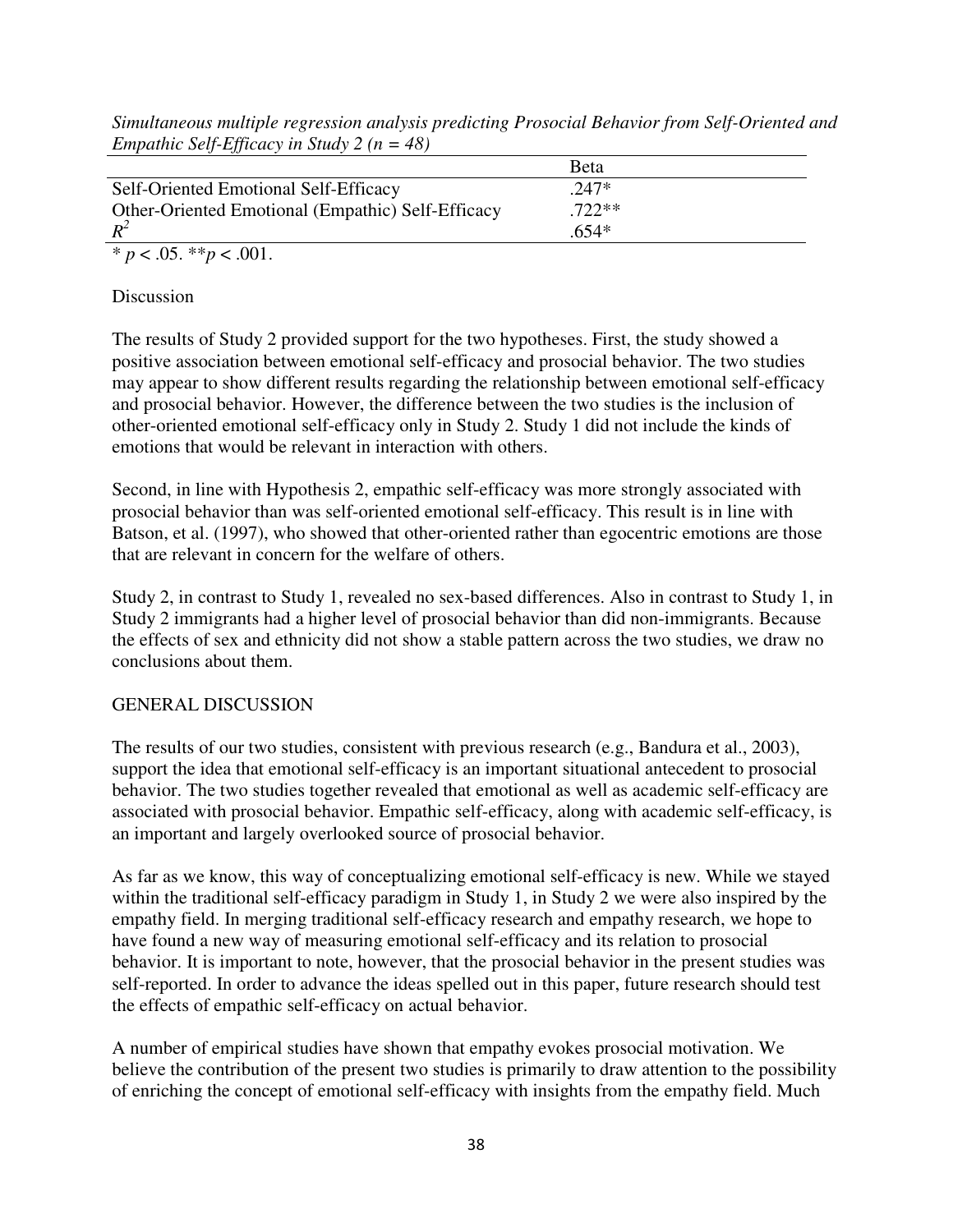of what we hope to have inspired with this research concerns the possibilities of integration between the fields of self-efficacy and empathy. More specifically, previous conceptualizations of empathic self-efficacy (e.g., Bandura, 1993 have focused on the empathizer experiencing the target's emotions. In contrast, we have based our definition of empathic self-efficacy on Batson's notion of empathy in terms of the special feeling of compassion because it is this type of empathy that has been shown to generate altruistic helping. Although basically theory-driven, we hope these findings can inspire the development of programs for teaching children to believe in their empathic capabilities.

#### **REFERENCES**

Alessandri, Guido, Caprara, Gian Vittorio, Eisenberg, Nancy, & Steca, Patrizia. 2009. "Reciprocal relations among self-efficacy beliefs and prosociality across time." *Journal of Personality,* 77: 1229 - 1259.

Bandura, Albert. 1986. *Social foundations of thought and action: A social cognitive theory.* Prentice-Hall, Englewood Cliffs, NJ.

Bandura, Albert. 1997. *Self-efficacy: The exercise of control.* Freeman, New York.

Bandura, Albert. 1993. "Perceived self-efficacy in cognitive development and functioning." *Educational Psychologist,* 28: 117 - 148.

Bandura, Albert, Barbaranelli, Claudio, Caprara, Gian Vittorio, & Pastorelli, Concetta. 1996. "Multifaceted impact of self-efficacy beliefs on academic functioning." *Child Development,* 67: 1206 - 1222.

Bandura, Albert, Caprara, Gian Vittorio, Barbaranelli, Claudio, Gerbino, Maria, & Pastorelli, Concetta. 2003. "Role of affective self-regulatory efficacy in diverse spheres of psychosocial functioning." *Child Development,* 74: 769 - 782.

Batson, C. Daniel. (1991). *The altruism question: Toward a social-psychological answer*. Lawrence Erlbaum, Hillsdale, NJ.

Batson, C. Daniel, Duncan, Bruce D., Ackerman, Paula, Buckley, Terese, & Birch, Kimberley. 1981. "Is empathic emotion a source of altruistic motivation?" *Journal of Personality and Social Psychology*, 40: 290 - 302.

Batson, C. Daniel., Early, Shannon, & Salvarani, Giovanni. 1997. "Perspective taking: Imagining how another feels versus imagining how you would feel." *Personality and Social Psychology Bulletin*, 23: 751 - 758.

Brehm, Jack W. 1999. "The intensity of emotion." *Personality and Social Psychology Review,*  3:2 - 22.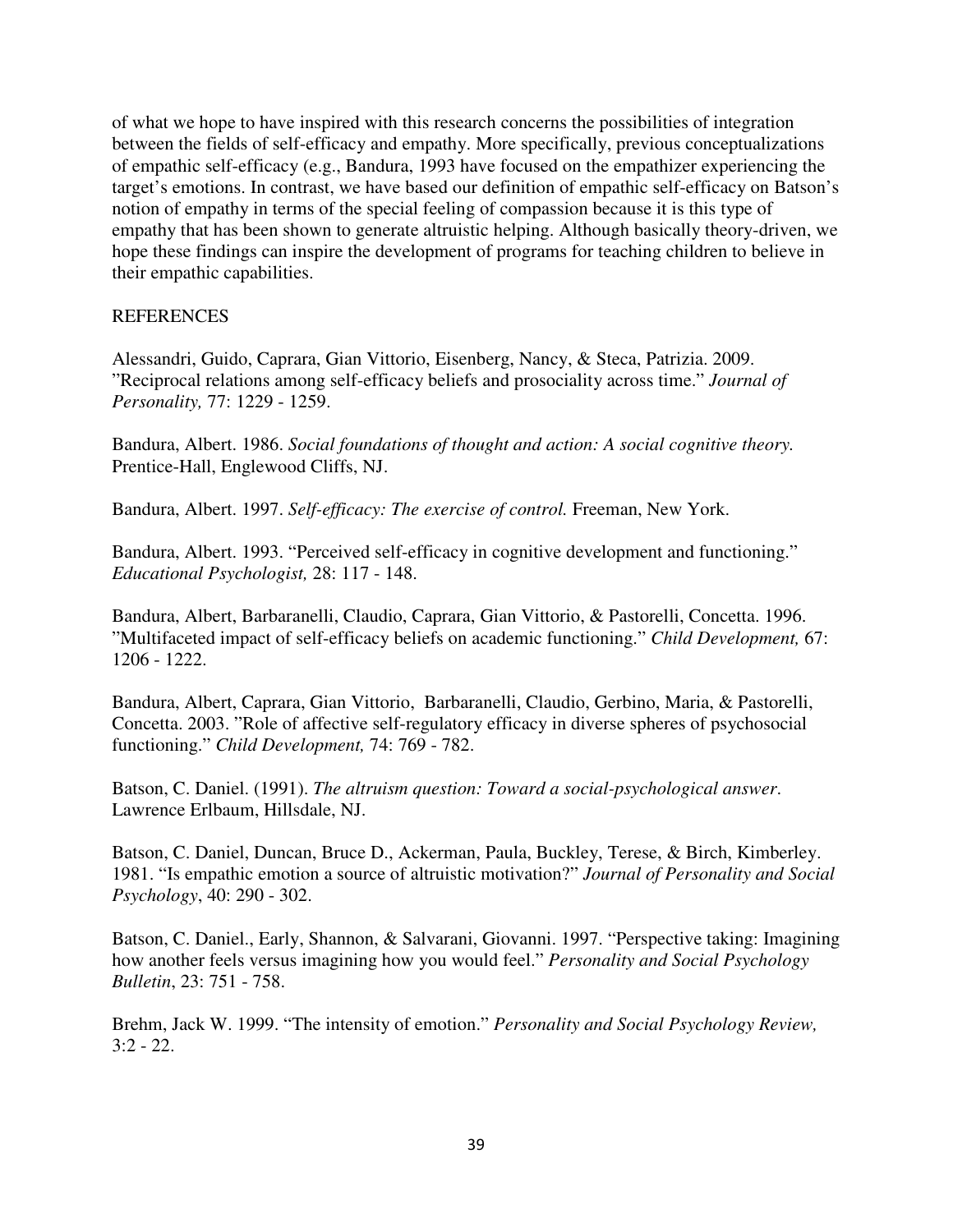Caprara, Gian Vittorio, Alessandri, Guido, Di Giunta, Laura, Panerai, Laura, & Eisenberg, Nancy. 2010. "The contribution of agreeableness and self-efficacy beliefs to prosociality." *European Journal of Personality,* 24: 36 - 55.

Caprara, Gian Vittorio, Alessandri, Guido, & Eisenberg, Nancy. (2011, September 26). "Prosociality: The Contribution of traits, values, and self-efficacy beliefs." *Journal of Personality and Social Psychology*. Advance online publication. doi: 10.1037/a0025626

Caprara, Gian Vittorio, Barbaranelli, Claudio, Pastorelli, Concetta, Bandura, Albert, & Zimbardo, Philip. 2000. "Prosocial foundations of children's academic achievement." *Psychological Science,* 11: 302 - 306.

Caprara, Gian Vittorio, Scabini, Eugenia, Barbaranelli, Claudio, Pastorelli, Concetta, Regalia, Camillo, & Bandura, Albert. 1999. "Perceived emotional and interpersonal self-efficacy and good social functioning." *Giornale Italiano di Psicologia*, 26: 769 - 789.

Caprara, Gian Vittorio, & Steca, Patrizia. 2005. "Self-efficacy beliefs as determinants of prosocial behavior conducive to life satisfaction across ages." *Journal of Social and Clinical Psychology,* 24: 191–217.

Caprara, Gian Vittorio, & Steca, Patrizia. 2007. "Prosocial agency: The contribution of values and self-efficacy beliefs to prosocial behavior across ages." *Journal of Social and Clinical Psychology,* 26: 218–239.

Cialdini, Robert B, Brown, Stephanie L, Lewis, Brian P, Luce, Carol, & Neuberg, Steven L. 1997. Reinterpreting the empathy-altruism relationship: When one into one equals ones. *Journal of Personality and Social Psychology*, 73: 481 - 494.

Di Giunta, Laura, Eisenberg, Nancy, Kupfer, Anne, Steca, Patrizia, Tramontano, Carlo, & Caprara, Gian Vittorio. 2010. "Assessing perceived empathic and social self-efficacy across countries." *European Journal of Psychological Assessment,* 26: 77 - 86.

Frijda, Nico H, Kuipers, Peter, & ter Schure, Elisabeth. 1989. "Relations among emotion, appraisal and emotional action readiness." *Journal of Personality and Social Psychology,* 57: 212 - 228.

Furnham, Adrian, & Petrides, K.V. 2003. "Trait emotional intelligence and happiness." *Social Behavior and Personality,* 31: 815 - 824.

Hastings, Paul D., Rubin, Kenneth H., & DeRose, Laura. 2005. "Links among gender, inhibition, and parental socialization in the development of prosocial behavior." *Merill-Palmer Quarterly,*  51: 467 - 493.

Kirk, Beverley A., Schutte, Nicola S., & Hine, Donald W. 2008. "Development and preliminary validation of an emotional self-efficacy scale." *Personality and Individual Differences,* 45: 432 - 436.